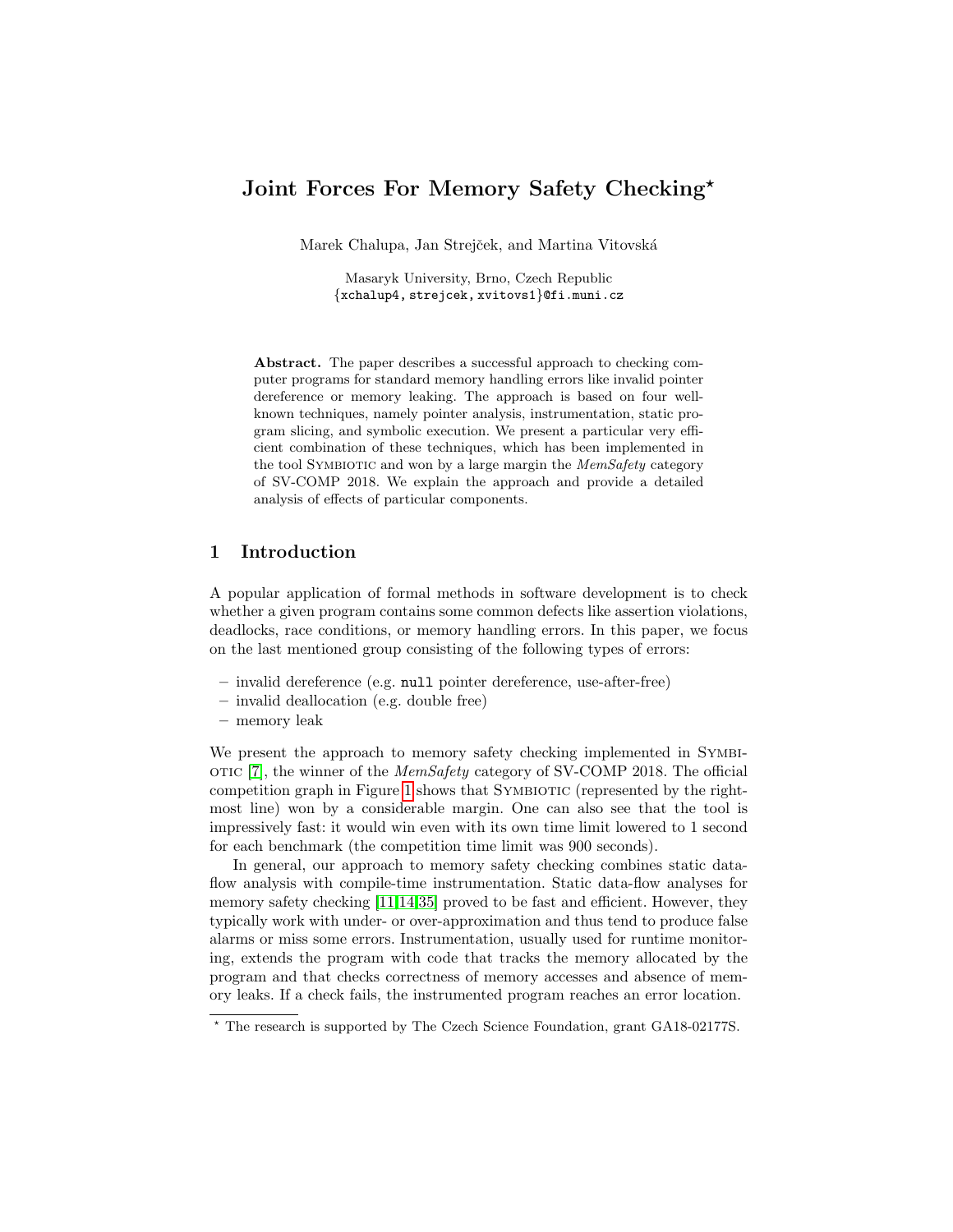

<span id="page-1-0"></span>Fig. 1. The quantile plot taken from <https://sv-comp.sosy-lab.org/2018/results/> representing the results of SV-COMP 2018 in the category MemSafety. For each tool, the plot shows what accumulated score would the tool achieve if the time limit for checking a single benchmark is set to a given time.

We combine both approaches along with static program slicing to get a reduced instrumented program that contains a reachable error location if and only if the original program contained a memory safety error. Reachability analysis is then performed to reveal possible errors in manipulation with the memory. This is the most expensive step of our approach.

The basic schema of our approach is depicted in Figure [2.](#page-2-0) First, the program is instrumented. The instrumentation process has been augmented such that it reduces the amount of inserted code with the help of a data-flow analysis, namely an extended form of pointer analysis. We reduce the inserted code by the following three improvements:

- (I1) We do not insert a check before a pointer dereference if the pointer analysis guarantees that the operation is safe. For example, when the pointer analysis says that a given pointer always refers to the beginning of a global variable and a dereference via this pointer does not use more bytes than the size of the global variable, we know that the dereference is safe and we do not insert any check before it.
- (I2) If the pointer analysis cannot guarantee safety of a pointer dereference, but it says that the pointer refers into a memory block of a fixed known size, we insert a simpler check that the dereference is within the bounds of the block.
- (I3) We track only information about memory blocks that can be potentially used by some of the inserted checks.

Note that interconnecting the instrumentation with a pointer analysis is not completely straightforward. Since typical pointer analyses do not care whether a memory block was freed or its lifetime has ended, a pointer analysis could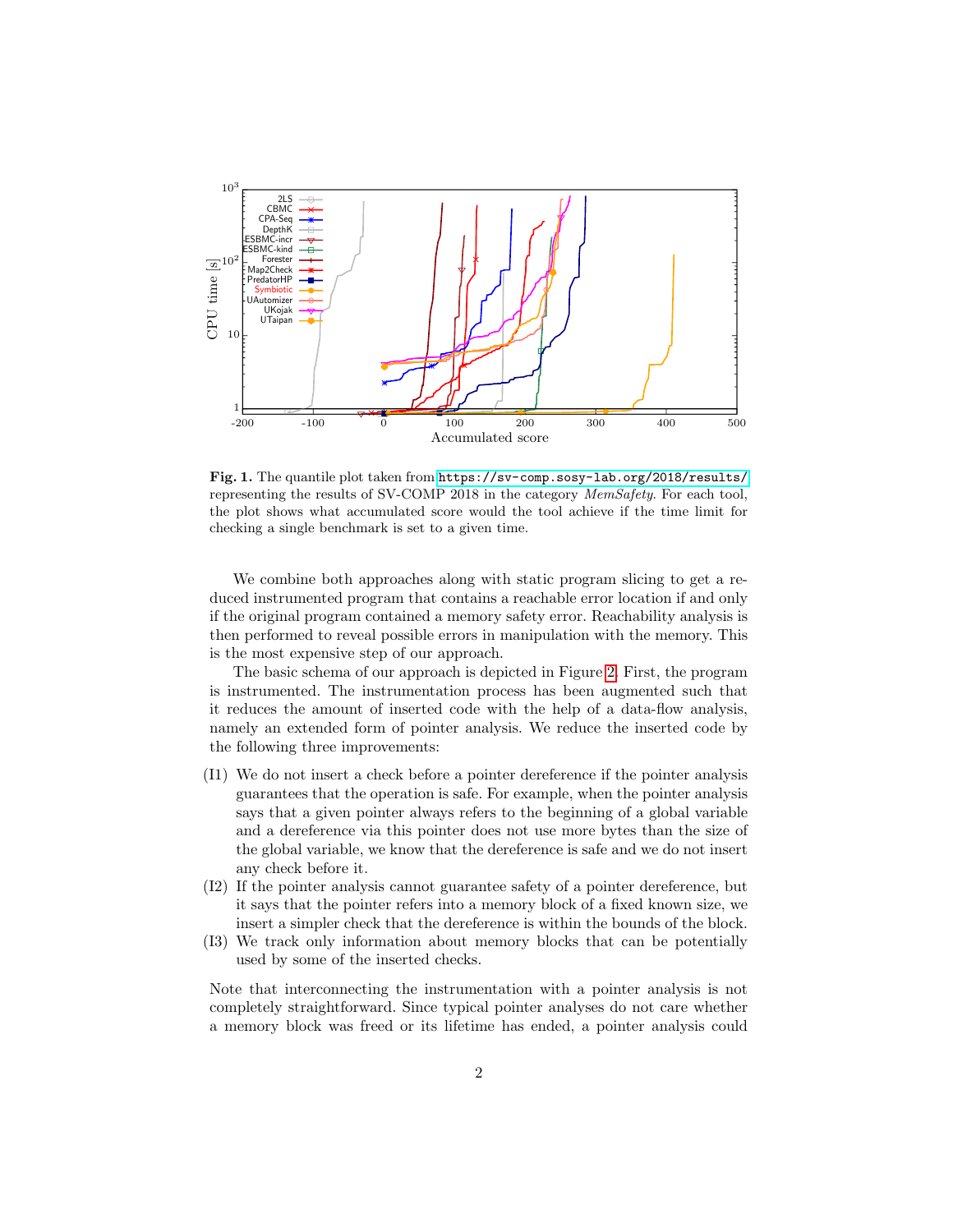

<span id="page-2-0"></span>Fig. 2. The schema of our approach.

mark some parts of programs as safe even when they are not (e.g. dereferencing a freed memory). For this reason, we needed to extend pointer analysis such that it takes into account information about freeing heap-allocated memory and the lifetime of local variables. Due to (I3), we perform the instrumentation in two stages. During the first stage we insert checks and remember which memory blocks are relevant for these checks. The second stage inserts the code tracking information about the relevant blocks.

After instrumentation, the program is statically sliced in order to remove the parts that are irrelevant for the reachability of inserted error locations. Finally, we use symbolic execution to perform the reachability analysis.

Our instrumentation extends the program with real working code, not just with calls to undefined functions that are to be interpreted inside a verifier tool. The advantage of instrumenting the whole machinery for checking memory safety into the analyzed program (instead of inserting calls to place-holder functions interpreted by a verifier or instead of monitoring the memory inside the tool) is that the program is extended in tool-independent manner and any tool (working with the same program representation) can be used to perform the reachability analysis. Moreover, the instrumented program can be even compiled and run (provided the original program was executable). The disadvantage is that the reachability analysis tools that have problems with precise handling of complicated heap-allocated data structures may struggle with handling the inserted functions since these typically use structures like search trees for tracking the state of memory blocks.

The approach is implemented in the tool SYMBIOTIC, which builds upon the LLVM framework  $[22,24]$  $[22,24]$ . Hence the analyzed program is compiled into LLVM before the instrumentation starts. llvm is an intermediate representation language on the level of instructions that is suitable for verification for its simplicity. Examples contained in this paper are also in LLVM, which is slightly simplified to improve readability. For the needs of presentation, we explain few of the LLVM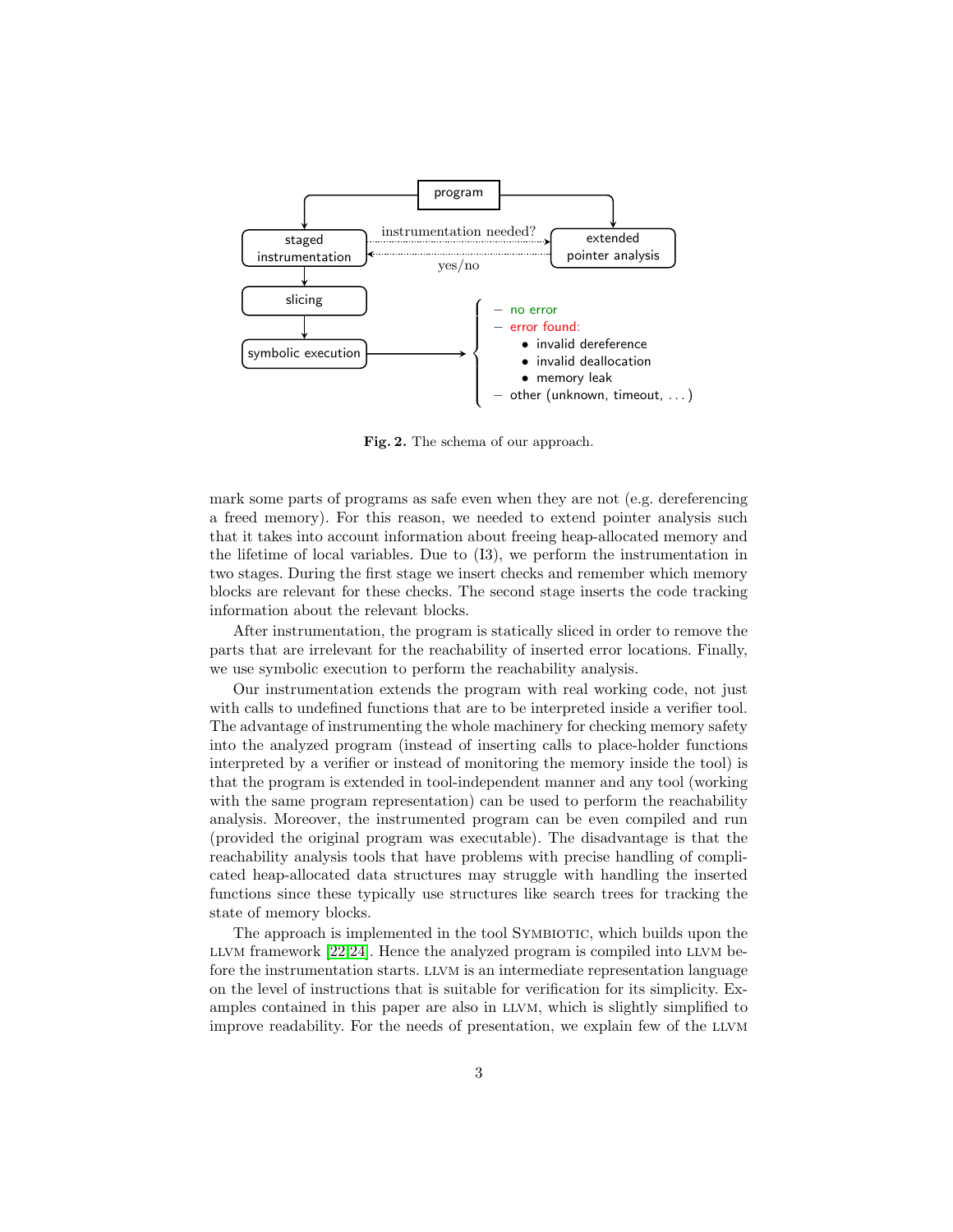instructions: alloca instruction allocates memory on the stack and returns its address, load reads a value from the address given as its operand, store writes a given value to the memory on the address given as the other operand. Finally, call instruction is used to call a given function. When there is any other instruction used in the paper, its semantics is described in relevant places in the text.

This paper focuses mainly on the instrumentation part, as we use a standard static program slicing based on dependency graphs [\[12\]](#page-16-4) and a standard symbolic execution [\[20\]](#page-16-5). The rest of the paper is organized as follows. Section [2](#page-3-0) describes the basic version of code instrumentation for checking memory safety that does not use any auxiliary analysis. Section [3](#page-4-0) introduces the extended pointer analysis and explains the instrumentation improvements  $(11)$ – $(13)$ . Section [4](#page-8-0) is devoted to the implementation of our approach in Symbiotic. Section [5](#page-9-0) presents experimental results comparing Symbiotic with state-of-the-art tools for memory safety checking and illustrating the contribution of instrumentation improvements and program slicing to the overall performance. Related work is discussed in Section [6.](#page-12-0)

## <span id="page-3-0"></span>2 Basic Instrumentation

To check memory safety, our basic instrumentation inserts a code that tracks all allocated memory blocks (including global and stack variables) and checks all memory accesses at run-time. Similarly as Jones and Kelly [\[19\]](#page-16-6), for every allocated block of memory we maintain a record with its address and size. The records are stored in three lists:

- StackList for blocks allocated on the stack
- HeapList for blocks allocated on the heap
- $-$  *GlobalsList* for global variables

Additionally, we maintain DeallocatedList for blocks on the heap that were already deallocated. This list can be safely omitted as it serves only to provide more precise error descriptions. For example, the information in this list enables us to distinguish double free from generic invalid deallocation, or use-after-free from vague invalid dereference error.

To maintain the three lists, after each allocation we call one of the functions remember\_stack( $addr, size$ ) or remember\_heap( $addr, size$ ) or remember global(addr, size). Before every deallocation, we call function handle free( $addr$ ) that checks that  $addr$  points to the beginning of a memory block allocated on the heap and removes the corresponding record from HeapList. Since local variables on the stack are destroyed when a function finishes, we call function destroy stack() to remove relevant records from StackList right before returning from a function. Further, before every instruction loading or storing n bytes from/to the address  $addr$  we call function check pointer  $(addr, n)$  to check that the memory operation is safe. Finally,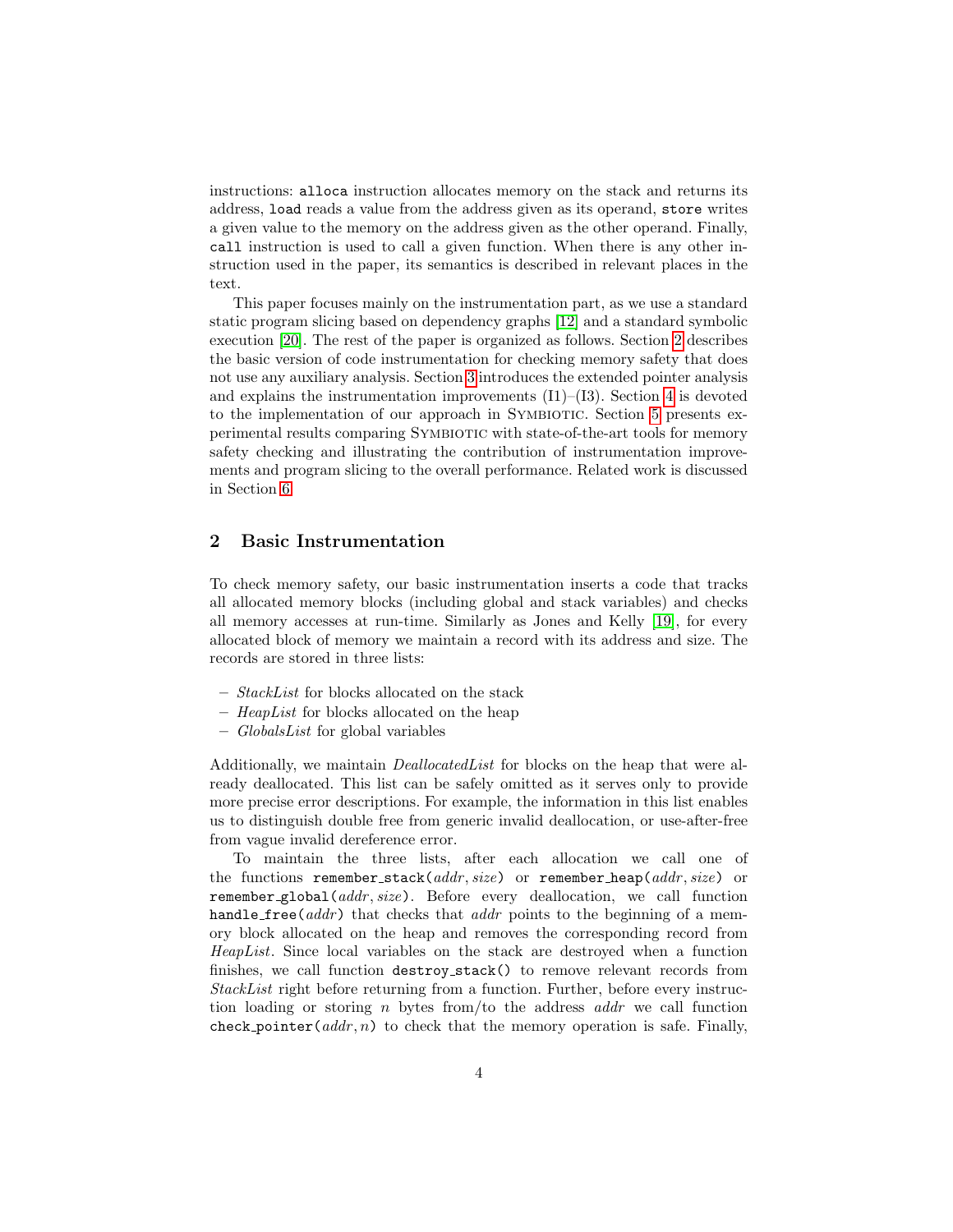```
1. \gamma_p = alloca i32*
  call remember_stack(%p, 8)
  call check pointer(%p, 8)
2. store null to %p
3. %addr = call malloc(20)call remember heap(%addr, 20)
   call check pointer(%p, 8)
4. store %addr to %p
   call handle free(%addr)
5. call free(%addr);
   check pointer(%p, 8)
6. %tmp = load %pcheck pointer(%tmp, 4)
7. store i32 1 to %tmp
                                          %p =alloca i32*
                                          call remember_stack(%p, 8)
                                          store null to %p
                                          \%addr = call malloc(20)call remember heap(%addr, 20)
                                          store %addr to %p
                                          call handle free(%addr)
                                          call free(%addr);
                                          %tmp = load %pcheck pointer(%tmp, 4)
                                          store i32 1 to %tmp
```
<span id="page-4-1"></span>Fig. 3. Instrumentation of a code with an invalid pointer dereference on line 7. The code on the left is instrumented by the basic instrumentation while the code on the right is instrumented using the improvement (I1) described in Section [3.](#page-4-0) We assume that the width of a pointer is 8 bytes and the width of an integer (in LLVM denoted as the type i32) is 4 bytes.

we insert check leaks() at the end of main function to check that  $HeapList$  is empty.

During runtime, there can be situations when a pointer is incorrectly shifted to a different valid object in memory (e.g. when two arrays are allocated on the stack one next to the other, a pointer may overflow from the first one to the second one). In this case, the checking function finds a record for the object pointed to by the pointer and it does not raise any error even though the pointer points outside of its base object. To overcome this problem, some approaches instrument also every pointer arithmetic operation [\[9,](#page-15-1)[19,](#page-16-6)[31\]](#page-17-1). We do not instrument pointer arithmetic as we do not execute the code but pass it to a verification tool that keeps strict distinction between objects in memory. Therefore, a pointer derived from an object cannot overflow to a different object.

An example of a basic instrumentation is provided in Figure [3](#page-4-1) (left). Allocations on lines 1 and 3 are instrumented with calls to remember stack and remember heap, respectively. The address of the memory allocated by the call to malloc is stored to %p on line 4. This memory is then freed and handle free is called in reaction to this event. The call of check pointer before line 7 reveals use-after-free error as the value of %p loaded on line 6 is the address of the memory allocated on line 3 and freed on line 5.

#### <span id="page-4-0"></span>3 Instrumentation Improvements

All suggested instrumentation improvements rely on an extended pointer analysis. Hence, we first recall the standard pointer analysis and describe its extension.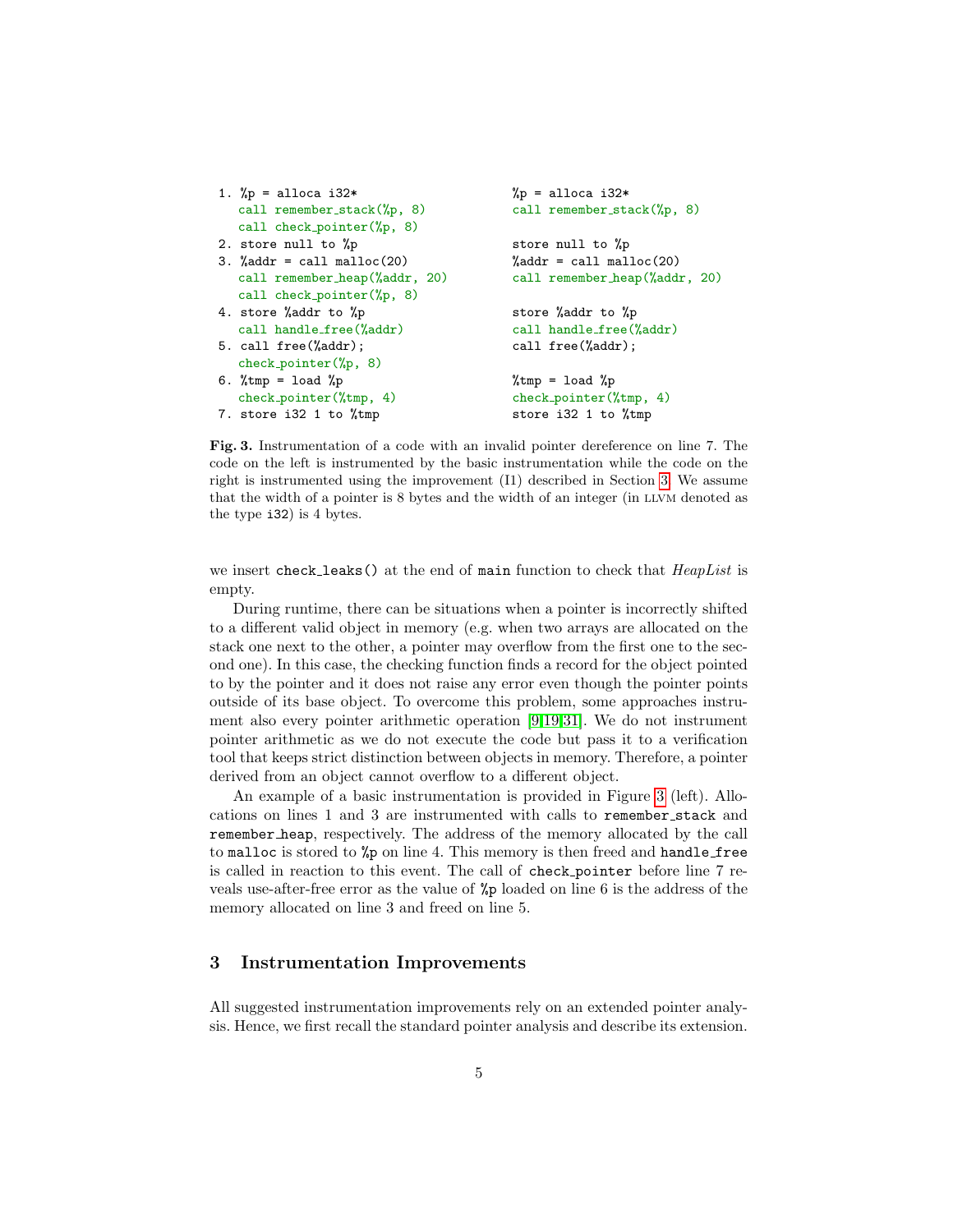#### 3.1 Extended Pointer Analysis

Roughly speaking, a standard pointer analysis computes for each pointer variable its points-to set containing all memory locations the variable may point to. Here a memory location is an abstraction of a concrete object located in memory during runtime. A frequent choice used also by our analysis is to abstract these objects by instructions allocating them. For example, the object allocated on line 3 in Figure [3](#page-4-1) is represented by memory location 3:malloc(20) referring to the function call that allocates the memory and its line number. Note that one memory location can represent more objects, for example when the allocation is in a cycle. Besides the memory locations, points-to sets can also contain two special elements: null if the pointer's value may be null, and unknown if the analysis fails to establish information about any referenced memory location.

The precision of pointer analysis can be tuned in several directions. We focus on flow-sensitivity and field-sensitivity. A pointer analysis is called flowsensitive [\[16\]](#page-16-7) if it takes into consideration the flow of data in the program and computes specific points-to information for every control location in the program. On the contrary, *flow-insensitive* analyses ignore the execution order of instructions and compute summary information about a pointer that holds at any control location in the program. For instance, in Figure [3](#page-4-1) a flow-insensitive analysis would tell us that %tmp may point either to null or to the memory location  $3:\text{malloc}(20)$  due to the assignments on lines 2 and 4. The flow-sensitive analysis can tell us that %tmp may point only to 3:malloc(20). In the context of standard programming languages, one has to specify a control location when asking a flow-sensitive pointer analysis for the points-to set of some pointer variable. When working with llvm, we do not do that as llvm programs are in the SSA form [\[8\]](#page-15-2) where every program variable is assigned at a single program location only. A pointer analysis is called *field-sensitive* if it differentiates between individual elements of arrays and structures. We achieve field-sensitivity by refining information in points-to sets with offsets (e.g.  $p$  points to memory location A at offset 4).

Standard pointer analyses ignore information whether a memory block was freed or whether the lifetime of a local variable has ended because of the end of its scope. Even though such events do not change pointer values, they are crucial if we want to use pointer analysis to optimize the instrumentation process. Consider the dereference on line 7 in Figure [3.](#page-4-1) Usual flow- and field-sensitive pointer analysis tells us that the pointer %tmp points to the location 3:malloc(20) at offset 0 and thus writing 4 bytes to that memory seems to be safe. However, it is not as this memory has been already freed on line 5.

There exist sophisticated forms of pointer analysis that can model the heap and the stack and provide information about deallocation and ceased lifetime of memory objects (e.g. shape analysis [\[16,](#page-16-7)[29\]](#page-17-2)), but these are too expensive for our use case. Instead, we extended a simple flow- and field-sensitive Andersen's style [\[1\]](#page-15-3) pointer analysis so that it can track whether a pointer variable can possibly point to an invalidated memory (i.e. a memory that was freed or its lifetime ended). In such a case, it includes invalidated in its points-to set. The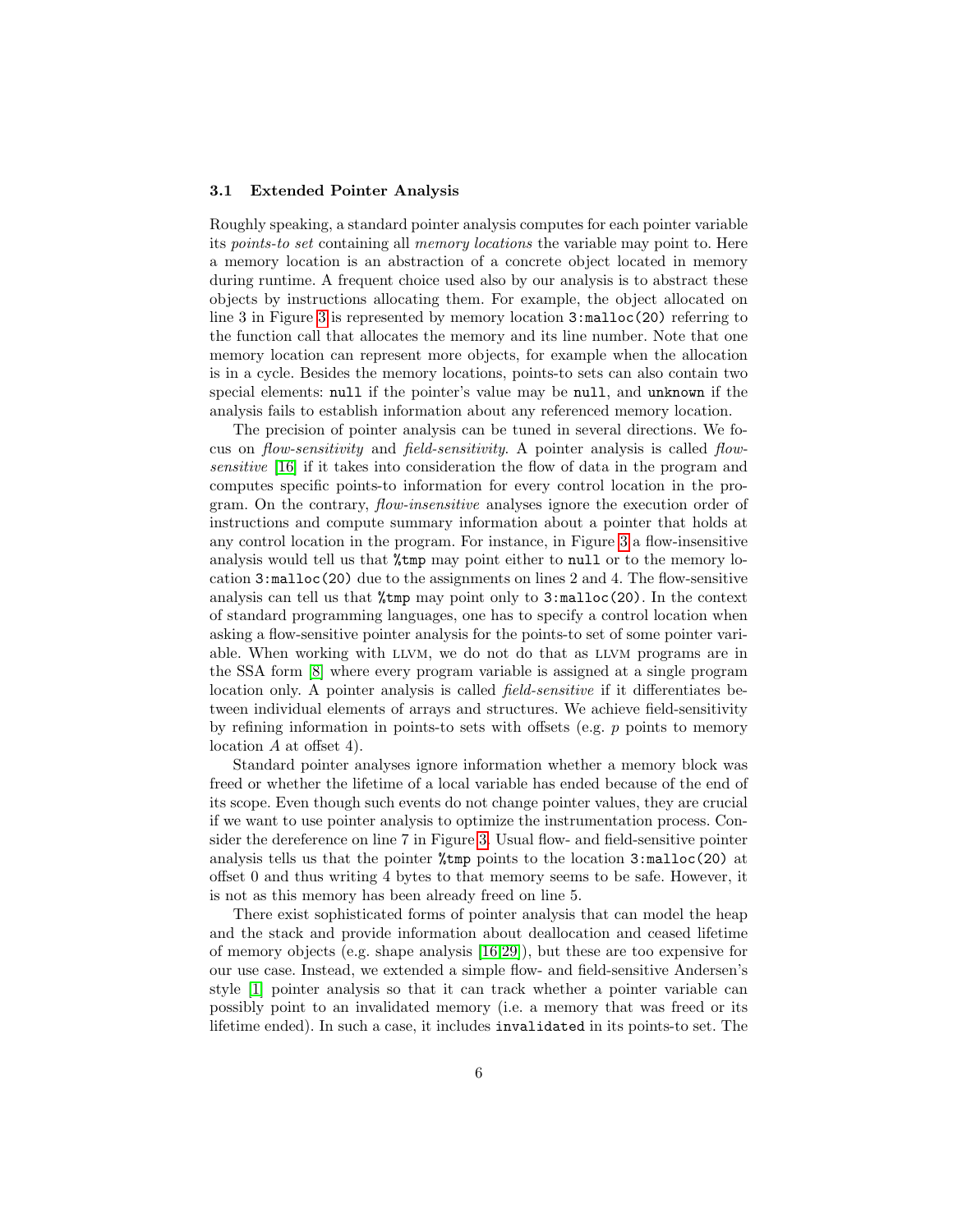extension is straightforward. Whenever the pointer analysis passes the end of a function, we traverse the points-to information and to all pointers that may point to a local object we add the invalidated element. Similarly, when free is called, we add invalidated element to the points-to set of pointers that may point to the freed object.

More formally, the extended pointer analysis assigns to every pointer variable p the corresponding points-to set

$$
\mathit{ptset}(p) \subseteq (\mathit{Mem} \times \mathit{Offset}) \cup \{\mathtt{null}, \mathtt{unknown}, \mathtt{invalidated}\},
$$

where Mem is the set of memory locations and  $\text{Offset} = \mathbb{N}_0 \cup \{? \}$  is the set of non-negative integers extended with a special element '?' denoting an unknown offset. In the following, we assume that the information computed by the pointer analysis is *sound*, i.e. every address that can be assigned to a pointer variable  $p$ during runtime has a corresponding element in  $ptset(p)$  (where unknown pointer covers any address).

#### (I1) Reduce the Number of Checks

The extended pointer analysis can often guarantee that each possible memory dereference performed by a particular instruction is safe. Let us assume that an instruction reads or writes  $n$  bytes from/to the memory pointed by a pointer variable p. The extended pointer analysis guarantees its safety if  $ptset(p)$  contains neither null nor unknown nor invalidated, and for every  $(A, offset) \in ptset(p)$ it holds that every object represented by memory location A contains at least  $offset + n$  bytes. Formally, the access is safe if

 $– ptset(p) \cap \{unknown, null, invalidated\} = \emptyset$  and

– for each  $(A, \text{offset})$  ∈ ptset $(p)$  it holds that offset  $\neq$  ? and offset+n  $\leq$  size(A),

where  $size(A)$  denotes the minimum size of the memory objects represented by A if it is known at compile time, otherwise it denotes 0 (and thus the condition does not hold as  $n \geq 1$ .

Before instrumenting a memory access with a check, we query the extended pointer analysis. If the analysis says that the memory access is safe, the check is not inserted. For example, in Figure [3](#page-4-1) the dereferences of the variable %p on lines 2, 4, and 6 are safe and thus need not be instrumented with a check. However, we insert a check before line 7 because the analysis says that  $\frac{1}{2}$ tmp may point to an invalidated memory. Figure [3](#page-4-1) (right) provides the example code instrumented using the improvement (I1).

#### (I2) Simplify Checks When Possible

The function check pointer  $(\alpha ddr, n)$  used by our instrumentation approach to check validity of memory accesses is not cheap. It searches the lists of records (StackList, HeapList, and GlobalsList) for the one that represents the memory block where addr points to. Hence, it has a linear complexity with respect to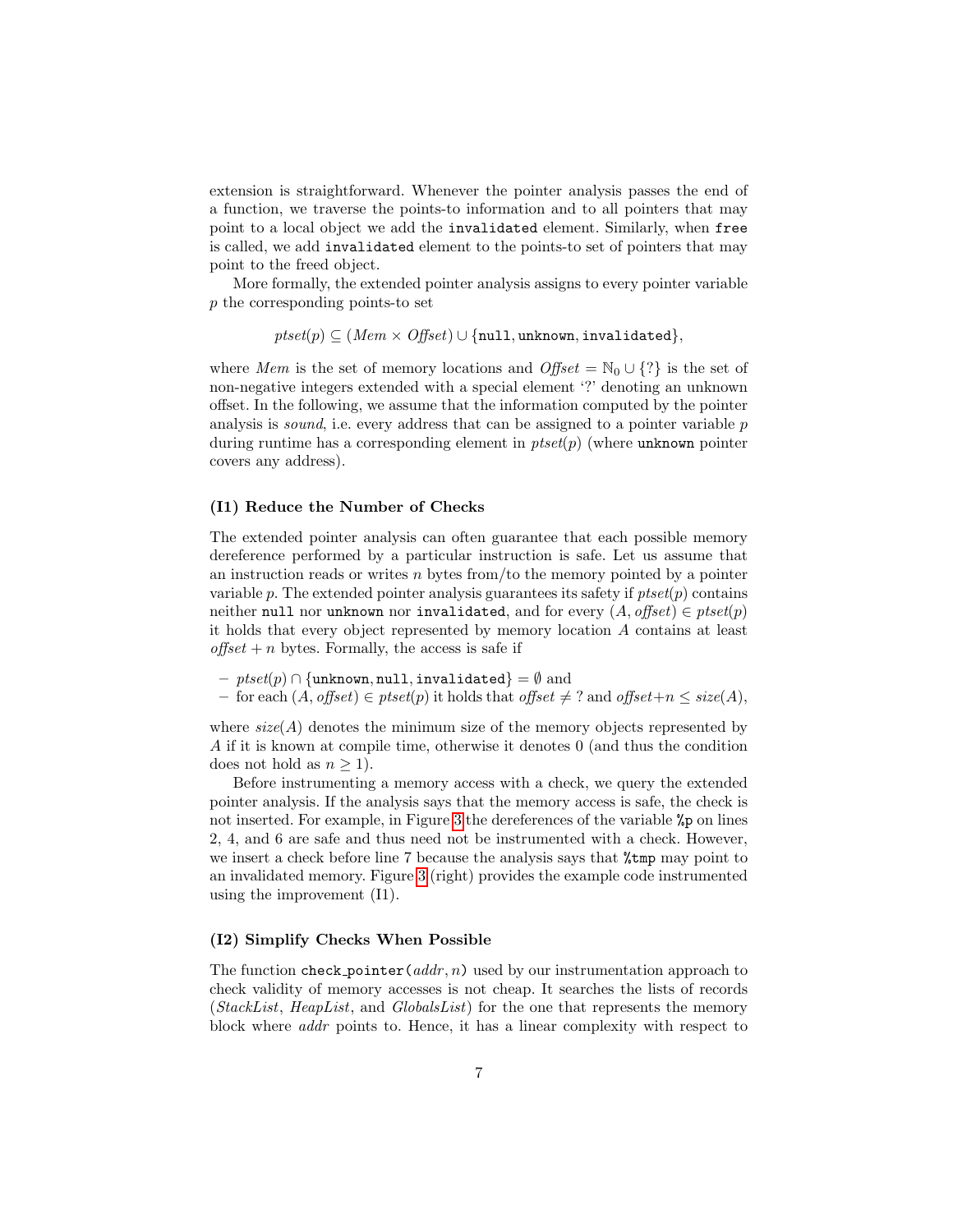```
1. %array = alloca [10 x i32]
   call remember stack(%array, 10*4)
2. \mathcal{E} = \text{call input}()3. %tmp = getelementptr %array, %m
   call check bounds(%tmp, 4, %array, 0, 40)
4. store 1 to %tmp
```
<span id="page-7-0"></span>Fig. 4. Instrumentation of a code using the simpler, constant-time check. Recall that we assume that the width of an integer (i32) is 4 bytes.

the number of records in the lists. Here we present an improvement that can sometimes replace this check with a simpler, constant-time check.

Let us assume that there is an instruction accessing  $n$  bytes at the memory pointed by a pointer variable  $p_1$  and such that the extended pointer analysis cannot guarantee its safety. Further, assume that the value of  $p_1$  has been computed as a pointer  $p_0$  shifted by some number of bytes. Instead of a possibly expensive call check pointer $(p_1, n)$ , we can insert a simpler check if we know the size of the memory block referred by  $p_0$  and where precisely  $p_0$  points into the object (i.e. its offset). Formally, we insert the simpler check before a potentially unsafe dereference of  $p_1$  if

- $-$  ptset( $p_0$ )  $\cap$  {unknown, null, invalidated} =  $\emptyset$  and
- there exist size<sub>0</sub> > 0 and offset<sub>0</sub>  $\neq$ ? such that, for each (A, offset) ∈  $ptset(p_0)$ , it holds that  $size(A) = size_0$  and  $offset = offset_0$ .

Indeed, in this case we can compute the actual offset of  $p_1$  as  $offset_1 = offset_0 +$  $(p_1 - p_0)$  and we know the size of the object that  $p_1$  points into. The dereference is safe iff all the accessed bytes are within the bounds of the memory object, i.e.  $0 \leq$  offset<sub>1</sub> and offset<sub>1</sub> +  $n \leq size_0$ . This constant-time check is implemented by the function check\_bounds( $p_1, n, p_0$ , offset<sub>0</sub>, size<sub>0</sub>).

Figure [4](#page-7-0) provides an example where the simpler check is applied before the last instruction. In this example, an array of ten integers is allocated on line 1. The instruction  $\text{\%tmp = getelementptr \%array, }\text{\%m on line 3 returns the ad-}$ dress of the m-th element of the array, i.e. the address %array increased by 4m bytes. Line 4 stores integer 1 on this address. The extended pointer analysis cannot determine the offset of this address as it depends on the user input. However, it can determine that **%array** points to the beginning (i.e. at offset 0) of the block of the size 40. Hence, the call to check bounds is inserted instead of the usual check pointer.

#### (I3) Extension with Staged Instrumentation

Although the previous two instrumentation improvements eliminate or simplify checks of dereference safety, the approach still tracks all memory allocations. However, it is sufficient to track only memory blocks that are relevant for some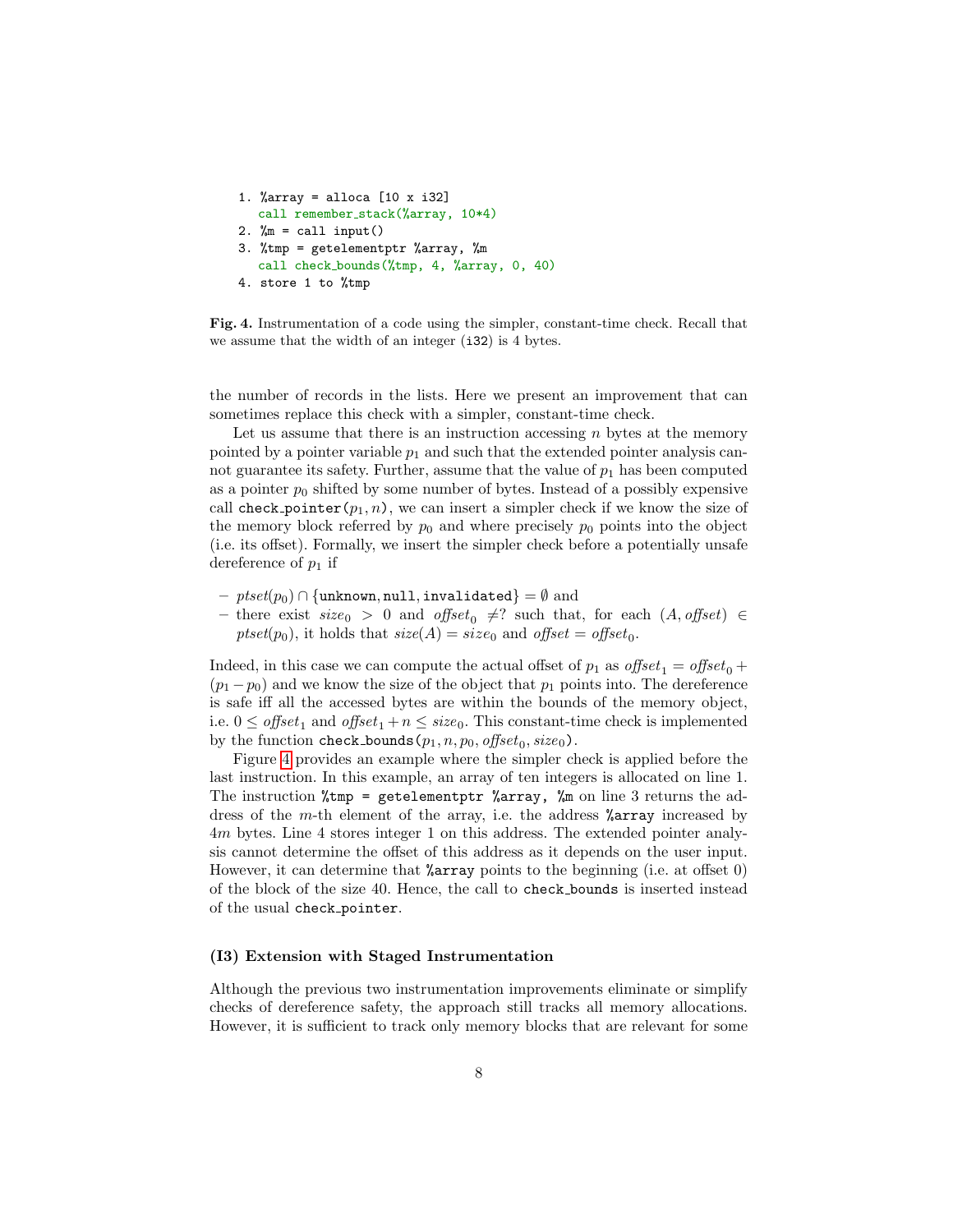check. For example, the code in Figure [3](#page-4-1) (right) remembers records for both allocations on lines 1 and 3, but no record corresponding to the allocation on line 1 is ever used: handle\_free(%addr) searches only  $HeapList$  and the extended pointer analysis tells us that the pointer checked by check pointer(%tmp, 4) can never point to the location 1:alloca i32\*. Hence, the call to remember\_stack inserted after line 1 can be safely omitted. Note that we always track all allocations on heap as they are relevant for the memory leaks checking.

In order to insert only relevant calls to remember stack and remember global functions, we perform the instrumentation in two stages.

- 1. In the first stage, checks are inserted as described before. Additionally, for every inserted check pointer call, we remember its first argument, i.e. the pointer variable. In the first stage, we also insert all calls to remember heap, handle\_free, and destroy\_stack.
- 2. The second stage inserts calls to remember stack and remember global. For every memory location A corresponding to a global variable or some allocation on the stack, we check whether any pointer variable remembered in the first stage can point into the memory location A. Formally, we check that there exists some remembered pointer p such that  $(A, offset) \in p \text{t}set(p)$  for some offset, or unknown  $\in$  ptset(p). We insert the call to remember\_stack or remember global only if the answer is positive. Further, we insert the call to check leaks at the end of main function only if some call to remember heap was inserted in the first stage.

Note that in the first stage we do not remember arguments of check bounds introduced by (I2) as this function does not search the lists of records.

In Figures [3](#page-4-1) (right) and [4,](#page-7-0) the presented staged instrumentation would not insert any call to remember\_stack.

In general, inserting fewer calls to functions that create records has a positive effect on the speed of reachability analysis since StackList and GlobalsList are shorter. All the described extensions together can significantly reduce the amount of inserted code. This has also a positive effect on the portion of code possibly removed by program slicing before the reachability analysis.

### <span id="page-8-0"></span>4 Implementation

The described approach was implemented in SYMBIOTIC [\[7\]](#page-15-0). The tool consists of three main parts, namely instrumentation module, slicing module and the external state-of-the-art open-source symbolic executor Klee [\[5\]](#page-15-4). Moreover, the instrumentation and slicing modules rely on our library called dg that provides dependence graph construction and various pointer analyses including the extended pointer analysis described in Section [3.](#page-4-0)

Instead of implementing a single-purpose instrumentation for memory safety checking, we developed a configurable instrumentation module [\[34\]](#page-17-3). The instrumentation process is controlled by a configuration file provided by the user. A configuration can specify an arbitrary number of instrumentation stages, each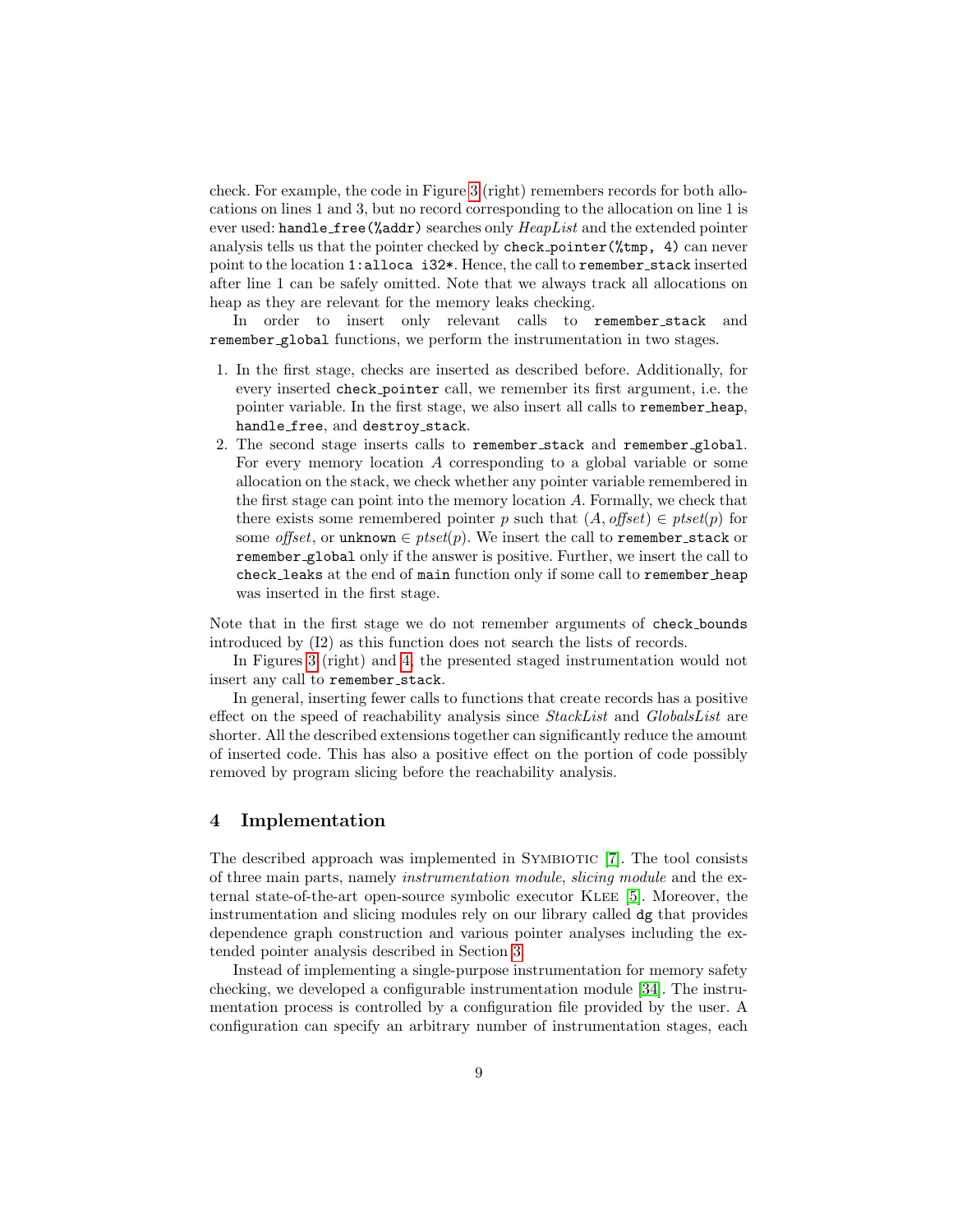defined by a set of instrumentation rules. Every rule describes which instructions should be matched and how to instrument them. At the moment, the instrumentation can insert only call instructions as it is sufficient for most use-cases. An instrumentation rule can have side effects like setting a flag or remembering values or variables used by the matched instructions. Further, a rule can be guarded by conditions of several kinds. A condition can claim that

- a given flag has a particular value,
- a given value or a variable has been already remembered (or not),
- an external plugin returns a particular answer on a given query constructed with parts of matched instructions.

A rule with conditions is applied only if all conditions are satisfied. For example, in memory safety checking we use the extended pointer analysis as a plugin in order to instrument only dereferences that are not safe due to (I1).

Besides a configuration, the user has to also provide definitions of functions whose calls are inserted into the program. For checking memory safety, these functions are written in C and translated to LLVM. After a successful instrumentation, these functions are linked to the instrumented code.

The slicing module implements a static backward slicing algorithm based on dependence graphs [\[12\]](#page-16-4) extended to a simple form of inter-procedural slicing, where dependence graphs for procedures are connected by inter-procedural edges and the slice is obtained by one backward search instead of using the traditional two-pass algorithm introduced in [\[18\]](#page-16-8).

SYMBIOTIC applies code optimizations provided by the LLVM framework after instrumentation and again after slicing. Finally, KLEE is executed on the sliced and optimized code to check for reachability of the inserted error locations.

The tool SYMBIOTIC and its components are licensed under the MIT and Apache-2.0 open-source licenses and can be found at:

#### <https://github.com/staticafi/symbiotic>

Klee is licensed under the University of Illinois license.

### <span id="page-9-0"></span>5 Experimental Evaluation

The section is divided into two parts. First, we compare several setups of the described approach in order to show which ingrediences are essential for good performance. The second part provides a closer comparison of Symbiotic with the other two winning tools in the MemSafety category of SV-COMP 2018.

#### 5.1 Contribution of Instrumentation Improvements and Slicing

We evaluated 10 setups of the approach presented in this paper. More precisely, we consider five different configurations of instrumentation referred as basic,  $(11)$ ,  $(11)+(12)$ ,  $(11)+(13)$ , and  $(11)+(12)+(13)$ , each with and without slicing.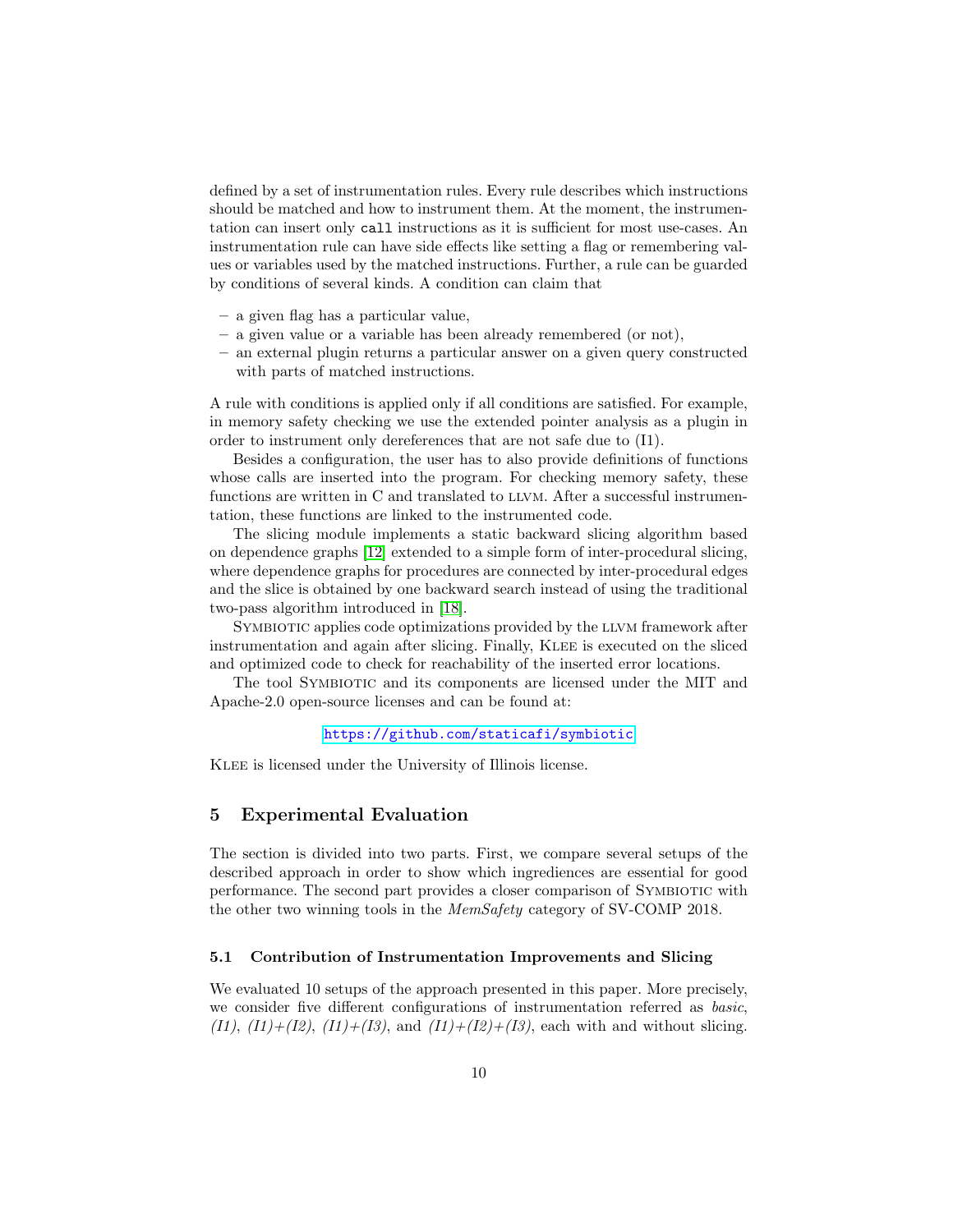|                  | inserted calls |                |           | number of instruct.   |                 |                  | solved benchmarks |        |              |        |
|------------------|----------------|----------------|-----------|-----------------------|-----------------|------------------|-------------------|--------|--------------|--------|
|                  | check_         | check_         | remember* | $w/\sigma$<br>slicing | with<br>slicing | relative<br>size | $w$ /o slicing    |        | with slicing |        |
|                  | pointer bounds |                |           |                       |                 |                  | safe              | unsafe | safe         | unsafe |
| basic            | 32333          | $\overline{0}$ | 10511     | 575k                  | 343k            | $60\%$           | 116               | 132    | -118         | 131    |
| (I1)             | 4930           | 0              | 10511     | 538k                  | 303k            | $56\%$           | 119               | 132    | 125          | 132    |
| $(11)+(12)$      | 4750           | 180            | 10511     | 538k                  | 301k            | $56\%$           | 119               | 132    | -126         | 132    |
| $(11)+(13)$      | 4930           | $\overline{0}$ | 830       | 478k                  | 174k            | $36\%$           | 130               | 132    | 180          | 132    |
| $(I1)+(I2)+(I3)$ | 4750           | 180            | 792       | 478k                  | 171k            | $36\%$           | 132               | 132    | 181          | 132    |

<span id="page-10-1"></span>Table 1. For each instrumentation configuration, the table shows the total numbers of inserted calls of check pointer, check bounds, and rememeber\* functions. Further, it shows the total numbers of instructions in instrumented benchmarks (as sent to KLEE) with and without slicing, together with their ratio in the column *relative size*. Finally, the table shows the numbers of solved benchmarks with and without slicing.

The basic instrumentation is the one described in Section [2](#page-3-0) and the other four configurations employ the corresponding improvements presented in Section [3.](#page-4-0) We do not consider other configurations as they are clearly inferior.

For the evaluation, we use 390 memory safety benchmarks from SV-COMP  $2018<sup>1</sup>$  $2018<sup>1</sup>$  $2018<sup>1</sup>$ , namely 326 benchmark from the *MemSafety* category and another 64 benchmarks of the subcategory TerminCrafted, which was not included in the official competition this year. The benchmark set contains 140 unsafe and 250 safe benchmarks. All experiments were performed on machines with  $Intel(R)$  $Core(TM)$  i7-3770 CPU running at 3.40GHz. The CPU time limit for each benchmark was set to 300 seconds and the memory limit was 6 GB. We used the utility Benchexec [\[4\]](#page-15-5) for reliable measurement of consumed resources.

The results are presented in Table [1](#page-10-1) and Figure [5.](#page-11-0) The numbers of inserted calls in the table show that the extended pointer analysis itself can guarantee safety of approximately 85% of all dereferences. In other words, (I1) reduces the number of inserted checks to 15%. Further, (I2) can replace a relatively small part of these checks by simpler ones. The improvement (I3) reduces the number of inserted memory-tracking calls to around  $8\%$  in both configurations  $(11)+(13)$ and  $(11)+(12)+(13)$ .

The numbers of instructions show that (I3) not only reduces the instrumented program size, but also substantially improves efficiency of program slicing. Altogether, all instrumentation improvements and slicing reduce the total size of programs to 30% comparing to the basic instrumentation without slicing.

Obviously, the most important information is the numbers of solved benchmarks. We can see that all setups detected 132 unsafe benchmarks except the basic configuration with slicing, where the slicing procedure did not finish for

<span id="page-10-0"></span><sup>&</sup>lt;sup>1</sup> <https://github.com/sosy-lab/sv-benchmarks/>, revision tag svcomp2018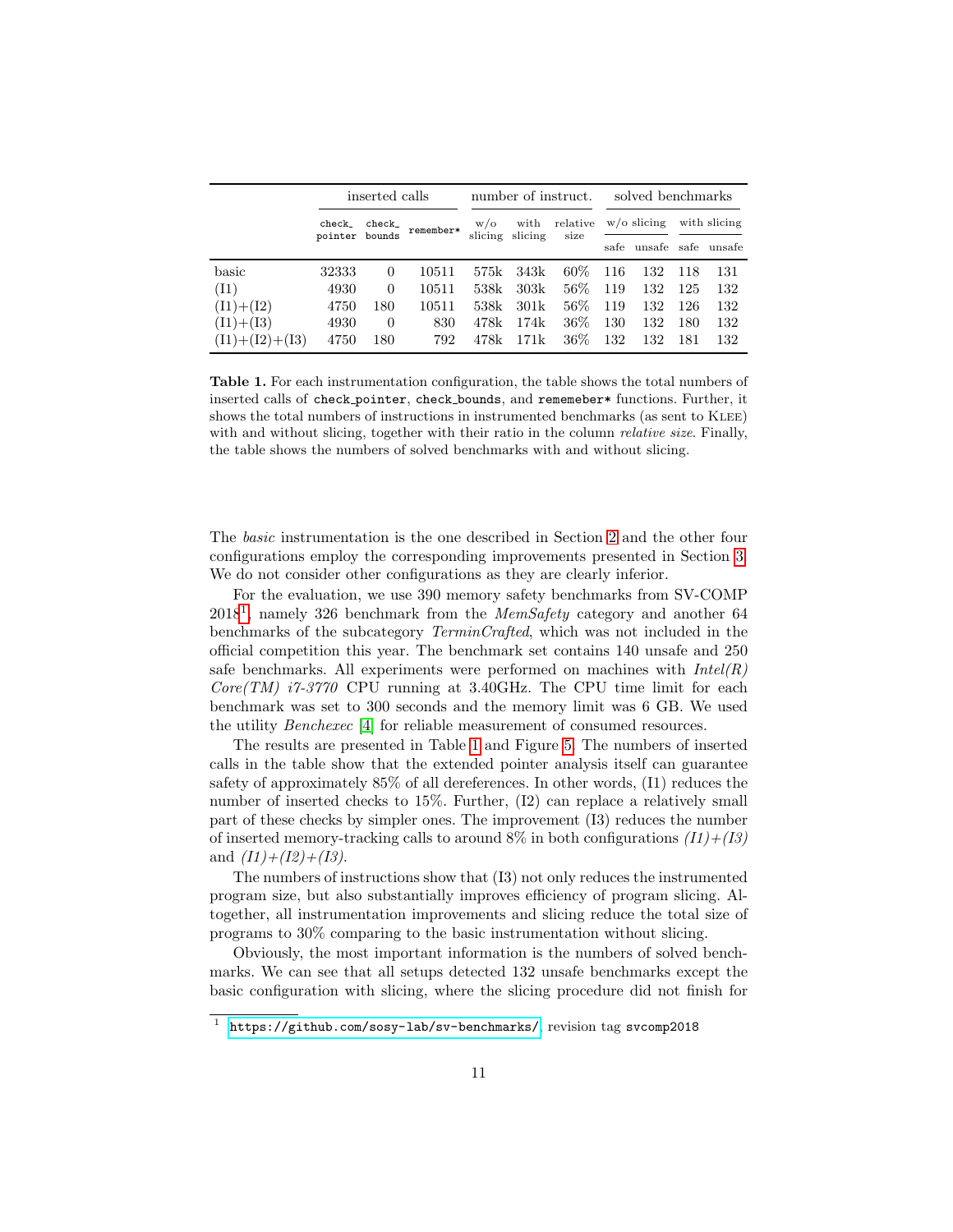

<span id="page-11-0"></span>Fig. 5. Quantile plot of running times of the considered setups (excluding timeouts and errors). We omitted the lines for  $(11)$  with and without slicing as they almost perfectly overlap with the corresponding lines for  $(11)+(12)$ .

one benchmark within the time limit. As the considered benchmark set contains only 140 unsafe benchmarks, this confirms the generic observation that for verification tools, finding a bug is usually easy. The situation is different for safe benchmarks. All considered setups verified between 116 and 132 safe benchmarks except  $(I1)+(I3)$  with slicing and  $(I1)+(I2)+(I3)$  with slicing, which verified 180 and 181 benchmarks, respectively. This performance gap is also well illustrated by Figure [5.](#page-11-0) The lines clearly show that even though the instrumentation improvements help on their own, it is the combination of (I1), (I3) and program slicing that helps considerably. The effect of (I2) is rather negligible.

### 5.2 Comparison of Symbiotic, PredatorHP, and UKojak

Now we take a closer look at the performance of the top three tools in *MemSafety* category of SV-COMP 2018, namely SYMBIOTIC, PREDATORHP [\[17\]](#page-16-9), and UKOjak [\[28\]](#page-17-4). What we present and interpret are the official data of this category available on the competition website <https://sv-comp.sosy-lab.org/2018/>. Note that SV-COMP 2018 used 900 seconds timeout and memory limit of 15 GB per benchmark.

Table [2](#page-12-1) shows the numbers of solved safe and unsafe benchmarks in each subcategory and total time needed to solve these benchmarks. None of the tools reported any incorrect answer. SYMBIOTIC was able to solve the most benchmarks (almost 80%) in very short time compared to the other two tools. Moreover, all unsafe benchmarks solved by PREDATORHP and UKOJAK were also solved by SYMBIOTIC. PREDATORHP is better in solving safe instances of Heap and LinkedLists subcategories. Let us note that while SYMBIOTIC and UKOJAK are general purpose verification tools, PREDATORHP is a highly specialized tool for shape analysis of C programs operating with pointers and linked lists. In particular, it uses an abstraction allowing to represent unbounded heap-allocated structures, which is something at least SYMBIOTIC cannot handle.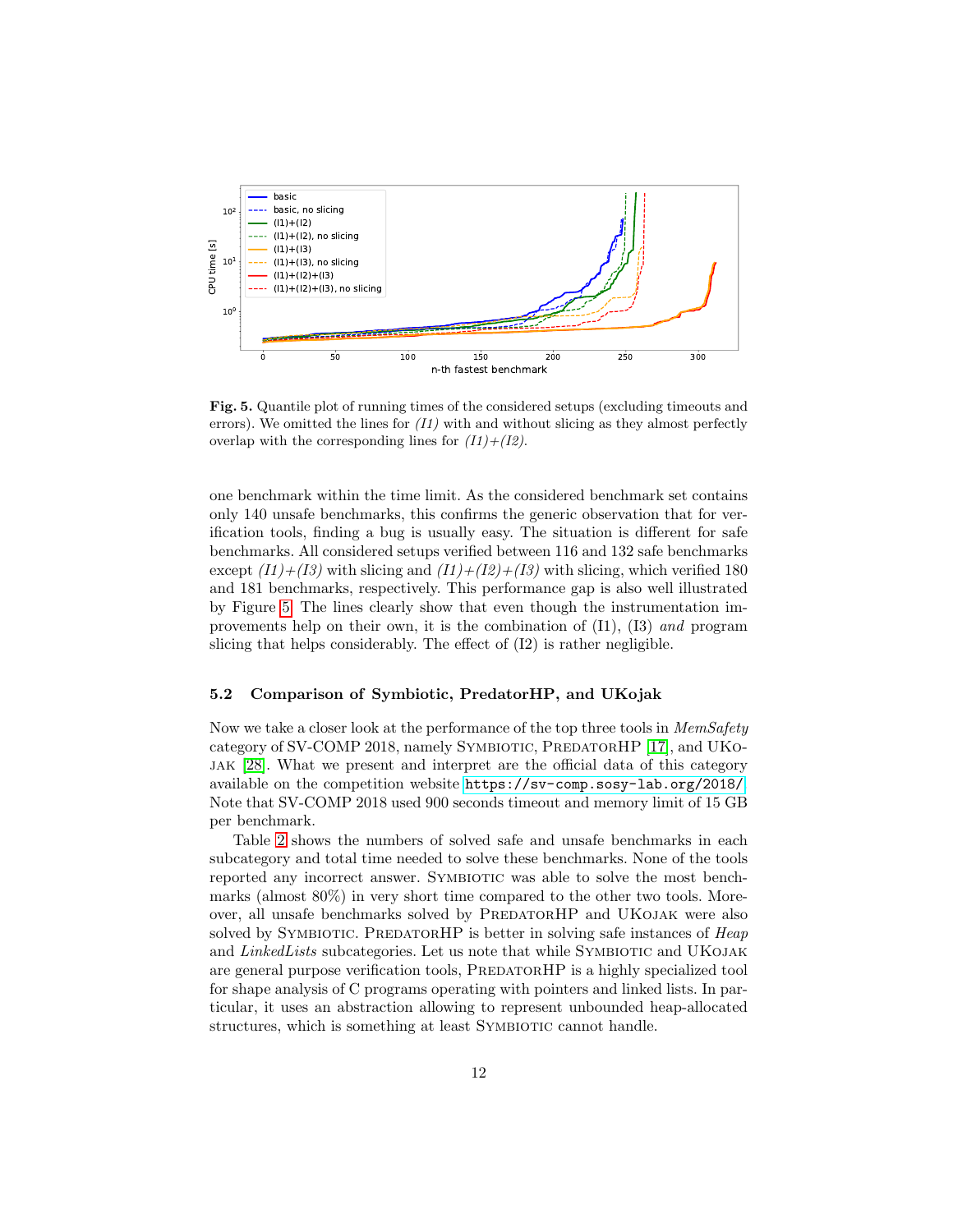|              |                         | <b>SYMBIOTIC</b> |                | PREDATORHP |                | <b>UKOJAK</b>  |                |
|--------------|-------------------------|------------------|----------------|------------|----------------|----------------|----------------|
| subcategory  | number of<br>benchmarks | solved           | safe<br>unsafe | solved     | safe<br>unsafe | solved         | safe<br>unsafe |
| Arrays       | 69                      | 62               | 44             | 7          | $\theta$       | 44             | 27             |
|              |                         |                  | 18             |            | 7              |                | 17             |
| Heap         | 180                     | 145              | 55             | 148        | 66             | 51             | 26             |
|              |                         |                  | 90             |            | 82             |                | 25             |
| LinkedLists  | 51                      | 27               | 3              | 43         | 19             | $\overline{4}$ | $\theta$       |
|              |                         |                  | 24             |            | 24             |                | $\overline{4}$ |
| Other        | 26                      | 26               | 23             | 18         | 16             | 23             | 23             |
|              |                         |                  | 3              |            | $\overline{2}$ |                | $\mathbf{0}$   |
| total        | 326                     | 260              | 125            | 216        | 101            | 122            | 76             |
|              |                         |                  | 135            |            | 115            |                | 46             |
| CPU time [s] |                         | 310              |                |            | 2100           | 11000          |                |

<span id="page-12-1"></span>Table 2. Numbers of bechmarks solved by the three considered tools in each subcategory of MemSafety. The last row shows total CPU time spent on all solved benchmarks.

Scatter plots in Figure [6](#page-13-0) provide another comparison of the tools. On the left, one can immediately see that running times of UKojak are much longer than these of SYMBIOTIC for nearly all benchmarks. The fact that UKOJAK is written in Java and starting up the Java Virtual Machine takes time can explain a fixed delay, but not the entire speed difference. Moreover, there are 141 benchmarks solved by SYMBIOTIC and unsolved by UKOJAK, compared to only 3 benchmarks where the situation is the other way around.

The plot on the right shows that PREDATORHP outperforms SYMBIOTIC on simple benchmarks solved by both tools within one second. Further, there are 34 benchmarks where Symbiotic timeouted but which were successfully solved by PREDATORHP. On the other hand, SYMBIOTIC decided 78 benchmarks that were not decided by PREDATORHP. For most of these benchmarks, PREDATORHP gave up very quickly as its static analysis is unable to decide. Moreover, many benchmarks were solved by SYMBIOTIC within a second whereas PREDATORHP computed much longer. To sum up, it seems that the benefits of SYMBIOTIC and PREDATORHP are complementary to a large extent.

### <span id="page-12-0"></span>6 Related Work

There is plenty of papers on runtime instrumentation for detecting memory errors, but very little that optimize this process for the context of software verifi-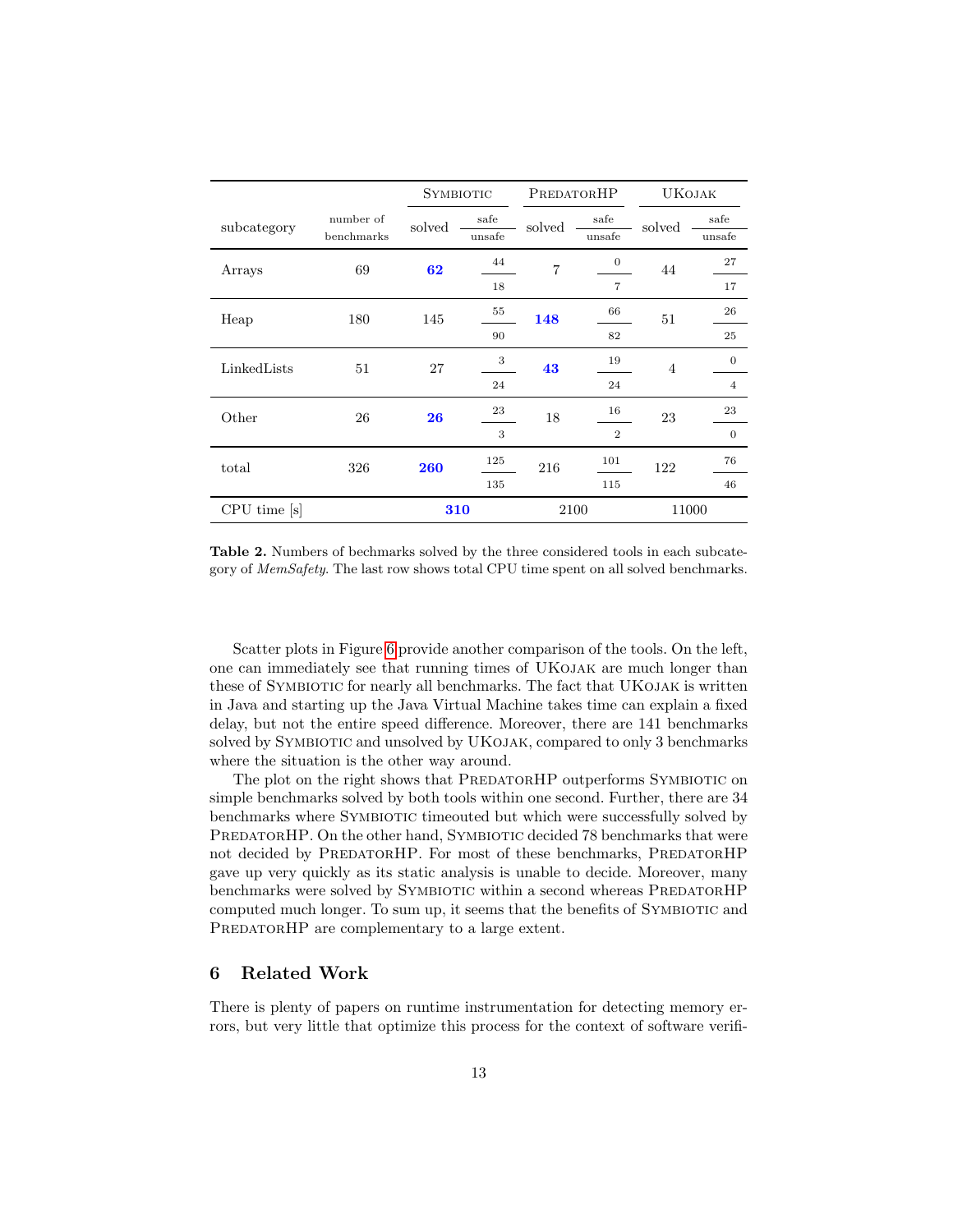

<span id="page-13-0"></span>Fig. 6. Scatter plots comparing SYMBIOTIC with UKOJAK (left) and with PREDAtorHP (right) by their running times (in seconds) on individual benchmarks. The symbols  $\times$  represent benchmarks solved by both tools,  $\circ$  are benchmarks solved by SYMBIOTIC but not by the other tool,  $\diamond$  are benchmarks solved by the other tool but not by SYMBIOTIC, and  $\Delta$  are benchmarks that were solved by neither of the tools.

cation. Nevertheless, the basic principles and ideas are shared no matter whether the instrumented code is run or passed to a verification tool. Our instrumentation process is similar to the one of Kelly and Jones [\[19\]](#page-16-6) or derived approaches like [\[9](#page-15-1)[,31\]](#page-17-1). The difference is that we do not need to instrument also every pointer arithmetic (as explained in Section [2\)](#page-3-0) and we use simple singly-linked lists instead of splay trees to store records about allocated memory.

A different approach than remembering state of the memory in records is taken by Tag-Protector [\[32\]](#page-17-5). This tool keeps records and a mapping of memory blocks to these records only during the instrumentation process (the resulting program does not maintain any lookup table or list of records) and insert ghost variables into the program to keep information needed for checking correctness of memory accesses (e.g. size and base addresses of objects). These variables are copied along with associated pointers. We believe a similar technique could be used to speed up our approach.

AddressSanitizer [\[33\]](#page-17-6) is a very popular plugin for compile-time instrumentation available in modern compilers. It uses shadow memory to keep track of the program's state and it is highly optimized for direct execution.

To the extend of our knowledge, none of the above-mentioned approaches use static analysis to reduce the number or the runtime cost of inserted instructions.

CCured [\[27\]](#page-17-7) is a source-to-source translator for C programming language that transforms programs to be memory safe and uses static analysis to reduce the complexity of inserted runtime checks. Static analysis is used to divide pointers into three classes: safe, sequential, and wild pointers, each of them deserving gradually more expansive tracking and checking mechanism. CCured does not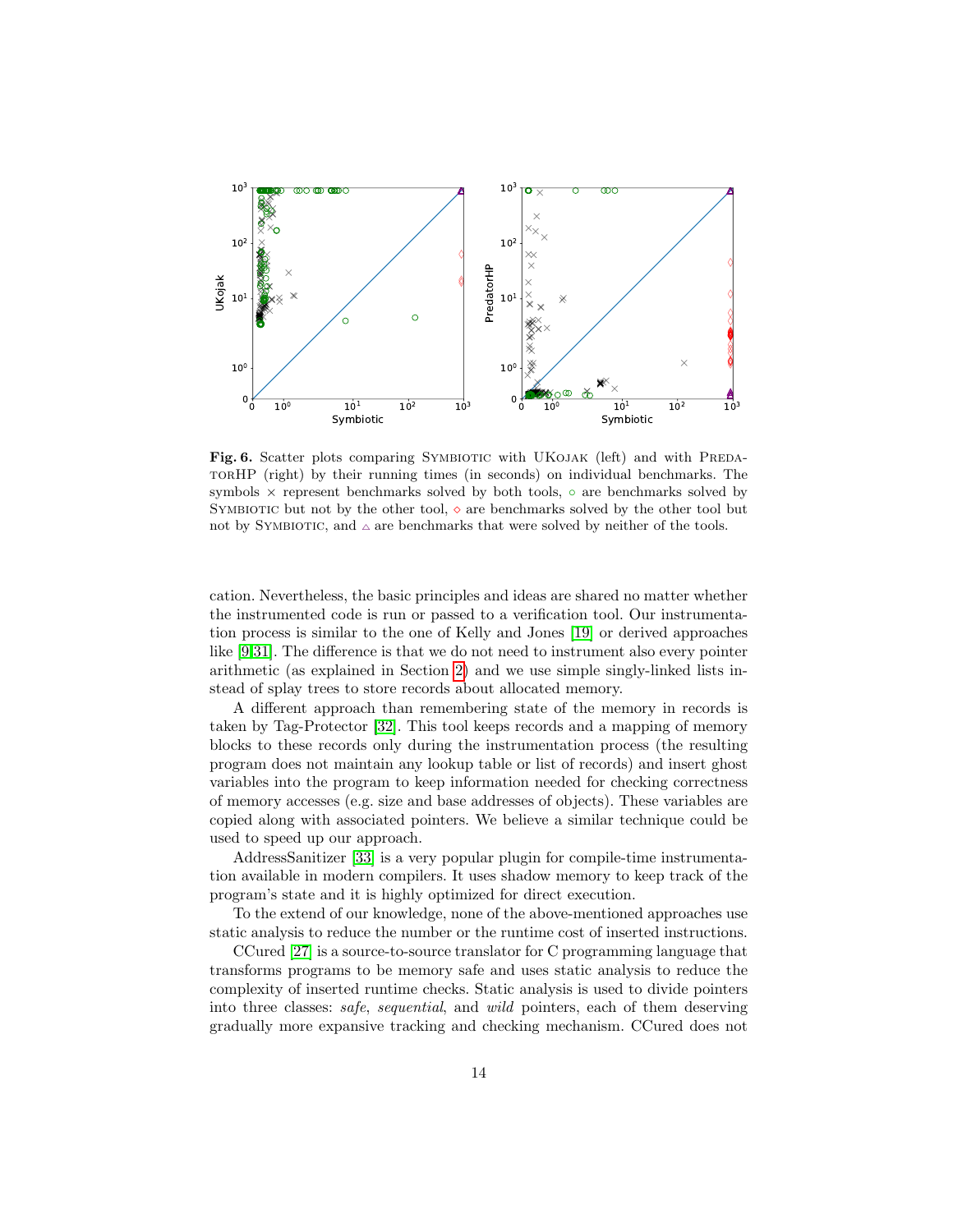use a lookup table but extends the pointer representation to keep also the metadata (the so-called "fat" pointers). The static analysis used by CCured is less precise than the analysis used by our instrumentation, therefore our analysis is able to prune the inserted checks more aggressively.

NesCheck [\[26\]](#page-16-10) uses very similar static analysis as CCured to reduce the number of inserted checks, but does not transform the pointer representation while instrumenting. Instead, it keeps metadata about pointer separately in a dense, array-based binary search tree.

SAFECode [\[10\]](#page-16-11) is an instrumentation system that uses static analyses to reduce the number of runtime checks. In fact, they also suggest to use this reduction in the context of verification. SAFECode does not try to eliminate the tracking of memory blocks as our tool does. However, it employs automatic pool allocation [\[23\]](#page-16-12) to make lookups of metadata faster.

As far as we known, the idea of using pointer analysis to reduce the fragment of memory that needs to be tracked appeared only in [\[36\]](#page-17-8). Even though the highlevel concept of this work seems similar to our approach, they focus on runtime protection against exploitation of unchecked user inputs.

In the rest of this section, we move from runtime memory safety checkers to verification tools. Instrumentation is common it this context as well, but using static analysis to reduce the number of inserted checks has not caught as much attention as we believe it deserves.

Modern verification tools also support checking memory safety usually through some kind of instrumentation, but the instrumented functions are interpreted directly by the tool (they are not implemented in the program). CPAchecker [\[3\]](#page-15-6) and UltimateAutomizer [\[15\]](#page-16-13) insert checks for correctness of memory operations directly into their internal representation. SMACK [\[6\]](#page-15-7) and Sea-Horn [\[13\]](#page-16-14) instrument code on llvm level. SeaHorn uses ghost variables for checking out-of-bound memory accesses via assertions inserted into code, and shadow memory to track other types of errors. SMACK inserts a check before every memory access. Map2Check [\[30\]](#page-17-9) is a memory bug hunting tool that instruments programs and then uses verification to find possible errors in memory operations. It used bounded model checking as the verification backend, but it has switched to llvm and Klee recently [\[25\]](#page-16-15). All these tools use no static analysis to reduce inserted checks.

One of few publications that explore possibilities of combination of static analysis and memory safety verification is [\[2\]](#page-15-8), where authors apply CCured to instrument programs and then verify them using BLAST. The main goal was to eliminate as much inserted checks as possible.

Finally, CBMC [\[21\]](#page-16-16) injects checks into its internal code representation. Checking its source code reveals that it uses a kind of lightweight field-insensitive taint analysis to reduce the number of inserted checks.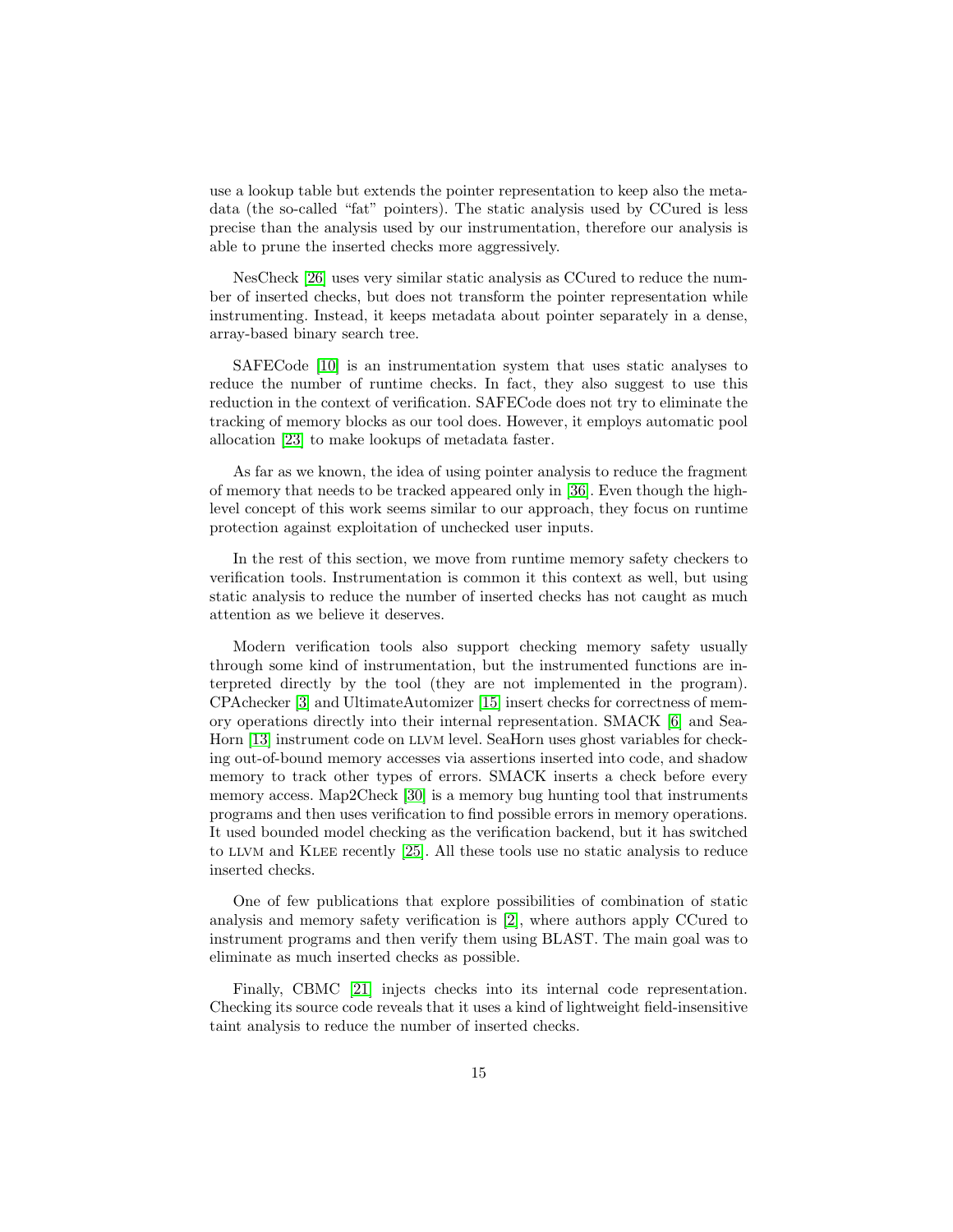## 7 Conclusion

We have presented a technique for checking memory safety properties of programs which is based on a combination of instrumentation with extended pointer analysis, program slicing, and symbolic execution. We describe how the extended pointer analysis can be used to reduce the number of inserted checks and showed that in some cases these checks can be further simplified. We introduced an instrumentation improvement that allows us to dramatically reduce also the number of tracked memory blocks. These instrumentation enhancements combined with program slicing result in much faster analysis of error location reachability that is performed by symbolic execution. We implemented this technique in the tool SYMBIOTIC that has consequently won the *MemSafety* category of Software Verification Competition 2018 and thus proved to be able to compete with state-of-the-art memory safety verification tools.

### References

- <span id="page-15-3"></span>1. L. O. Andersen. Program Analysis and Specialization for the C Programming Language. PhD thesis, DIKU, University of Copenhagen, 1994.
- <span id="page-15-8"></span>2. Dirk Beyer, Thomas A. Henzinger, Ranjit Jhala, and Rupak Majumdar. Checking memory safety with Blast. In Proceedings of the 8th International Conference, Held As Part of the Joint European Conference on Theory and Practice of Software Conference on Fundamental Approaches to Software Engineering, FASE'05, pages 2–18, Berlin, Heidelberg, 2005. Springer-Verlag.
- <span id="page-15-6"></span>3. Dirk Beyer and M. Erkan Keremoglu. CPAchecker: A tool for configurable software verification. In Computer Aided Verification - 23rd International Conference, CAV 2011, Snowbird, UT, USA, July 14-20, 2011. Proceedings, volume 6806 of Lecture Notes in Computer Science, pages 184–190. Springer, 2011.
- <span id="page-15-5"></span>4. Dirk Beyer, Stefan Löwe, and Philipp Wendler. Benchmarking and resource measurement. In Model Checking Software - 22nd International Symposium, SPIN 2015, Stellenbosch, South Africa, August 24-26, 2015, Proceedings, volume 9232 of Lecture Notes in Computer Science, pages 160–178. Springer, 2015.
- <span id="page-15-4"></span>5. C. Cadar, D. Dunbar, and D. Engler. KLEE: Unassisted and automatic generation of high-coverage tests for complex systems programs. In OSDI, pages 209–224. USENIX Association, 2008.
- <span id="page-15-7"></span>6. Montgomery Carter, Shaobo He, Jonathan Whitaker, Zvonimir Rakamarić, and Michael Emmi. SMACK software verification toolchain. In Proceedings of the 38th IEEE/ACM International Conference on Software Engineering (ICSE) Companion, pages 589–592. ACM, 2016.
- <span id="page-15-0"></span>7. Marek Chalupa, Martina Vitovská, and Jan Strejček. Symbiotic 5: Boosted instrumentation (competition contribution). In TACAS 2018, LNCS. Springer, 2018. To appear.
- <span id="page-15-2"></span>8. R. Cytron, J. Ferrante, B. K. Rosen, M. N. Wegman, and F. K. Zadeck. An efficient method of computing static single assignment form. In Proceedings of the 16th ACM SIGPLAN-SIGACT Symposium on Principles of Programming Languages, POPL '89, pages 25–35, New York, NY, USA, 1989. ACM.
- <span id="page-15-1"></span>9. Dinakar Dhurjati and Vikram Adve. Backwards-compatible array bounds checking for C with very low overhead. In Proceedings of the 28th International Conference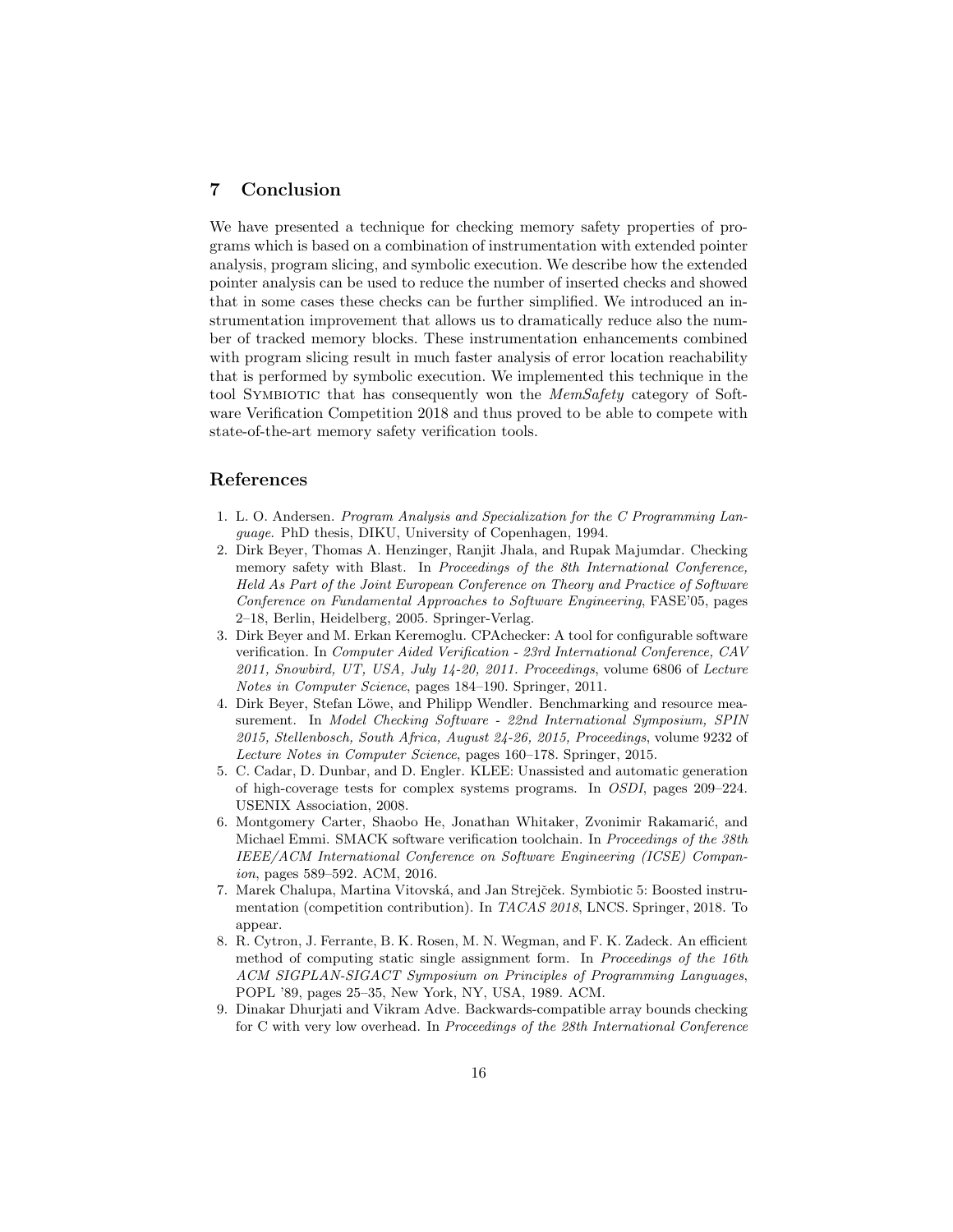on Software Engineering, ICSE '06, pages 162–171, New York, NY, USA, 2006. ACM.

- <span id="page-16-11"></span>10. Dinakar Dhurjati, Sumant Kowshik, and Vikram Adve. SAFECode: enforcing alias analysis for weakly typed languages. In PLDI '06: Proceedings of the 2006 ACM SIGPLAN conference on Programming language design and implementation, pages 144–157, New York, NY, USA, 2006. ACM.
- <span id="page-16-0"></span>11. Nurit Dor, Michael Rodeh, and Mooly Sagiv. Detecting memory errors via static pointer analysis (preliminary experience). In Proceedings of the 1998 ACM SIGPLAN-SIGSOFT Workshop on Program Analysis for Software Tools and Engineering, PASTE '98, pages 27–34, New York, NY, USA, 1998. ACM.
- <span id="page-16-4"></span>12. J. Ferrante, K. J. Ottenstein, and J. D. Warren. The program dependence graph and its use in optimization. In International Symposium on Programming, volume 167 of LNCS, pages 125–132. Springer, 1984.
- <span id="page-16-14"></span>13. Arie Gurfinkel, Temesghen Kahsai, Anvesh Komuravelli, and Jorge A. Navas. The SeaHorn verification framework. In Computer Aided Verification, pages 343–361, Cham, 2015. Springer International Publishing.
- <span id="page-16-1"></span>14. Samuel Z. Guyer and Calvin Lin. Error checking with client-driven pointer analysis. Science of Computer Programming, 58(1):83 – 114, 2005.
- <span id="page-16-13"></span>15. Matthias Heizmann, Jochen Hoenicke, and Andreas Podelski. Software model checking for people who love automata. In Computer Aided Verification - 25th International Conference, CAV 2013, Saint Petersburg, Russia, July 13-19, 2013. Proceedings, volume 8044 of Lecture Notes in Computer Science, pages 36–52. Springer, 2013.
- <span id="page-16-7"></span>16. Michael Hind. Pointer analysis: Haven't we solved this problem yet? In PASTE'01, pages 54–61. ACM Press, 2001.
- <span id="page-16-9"></span>17. Lukáš Holík, Michal Kotoun, Petr Peringer, Veronika Šoková, Marek Trtík, and Tomáš Vojnar. Predator shape analysis tool suite. In Proceedings of HVC 2016, LNCS 10028, pages 202–209. Springer Verlag, 2016.
- <span id="page-16-8"></span>18. S. Horwitz, T. W. Reps, and D. Binkley. Interprocedural slicing using dependence graphs. ACM Trans. Program. Lang. Syst., 12(1):26–60, 1990.
- <span id="page-16-6"></span>19. Richard W. M. Jones and Paul H. J. Kelly. Backwards-compatible bounds checking for arrays and pointers in C programs. In AADEBUG, pages 13–26, 1997.
- <span id="page-16-5"></span>20. J. C. King. Symbolic execution and program testing. Communications of ACM, 19(7):385–k394, 1976.
- <span id="page-16-16"></span>21. Daniel Kroening and Michael Tautschnig. CBMC – C bounded model checker. In Tools and Algorithms for the Construction and Analysis of Systems (TACAS), volume 8413 of LNCS, pages 389–391. Springer, 2014.
- <span id="page-16-2"></span>22. Chris Lattner and Vikram Adve. LLVM: A compilation framework for lifelong program analysis & transformation. In Proceedings of the International Symposium on Code Generation and Optimization: Feedback-directed and Runtime Optimization, CGO '04, pages 75–, Washington, DC, USA, 2004. IEEE Computer Society.
- <span id="page-16-12"></span>23. Chris Lattner and Vikram Adve. Automatic pool allocation: Improving performance by controlling data structure layout in the heap.  $SIGPLAN Not., 40(6):129-$ 142, June 2005.
- <span id="page-16-3"></span>24. The LLVM compiler infrastructure. <http://llvm.org>, 2017.
- <span id="page-16-15"></span>25. Map2check tool. <https://map2check.github.io/>, 2018.
- <span id="page-16-10"></span>26. Daniele Midi, Mathias Payer, and Elisa Bertino. Memory safety for embedded devices with nesCheck. In Proceedings of the 2017 ACM on Asia Conference on Computer and Communications Security, ASIA CCS '17, pages 127–139, New York, NY, USA, 2017. ACM.